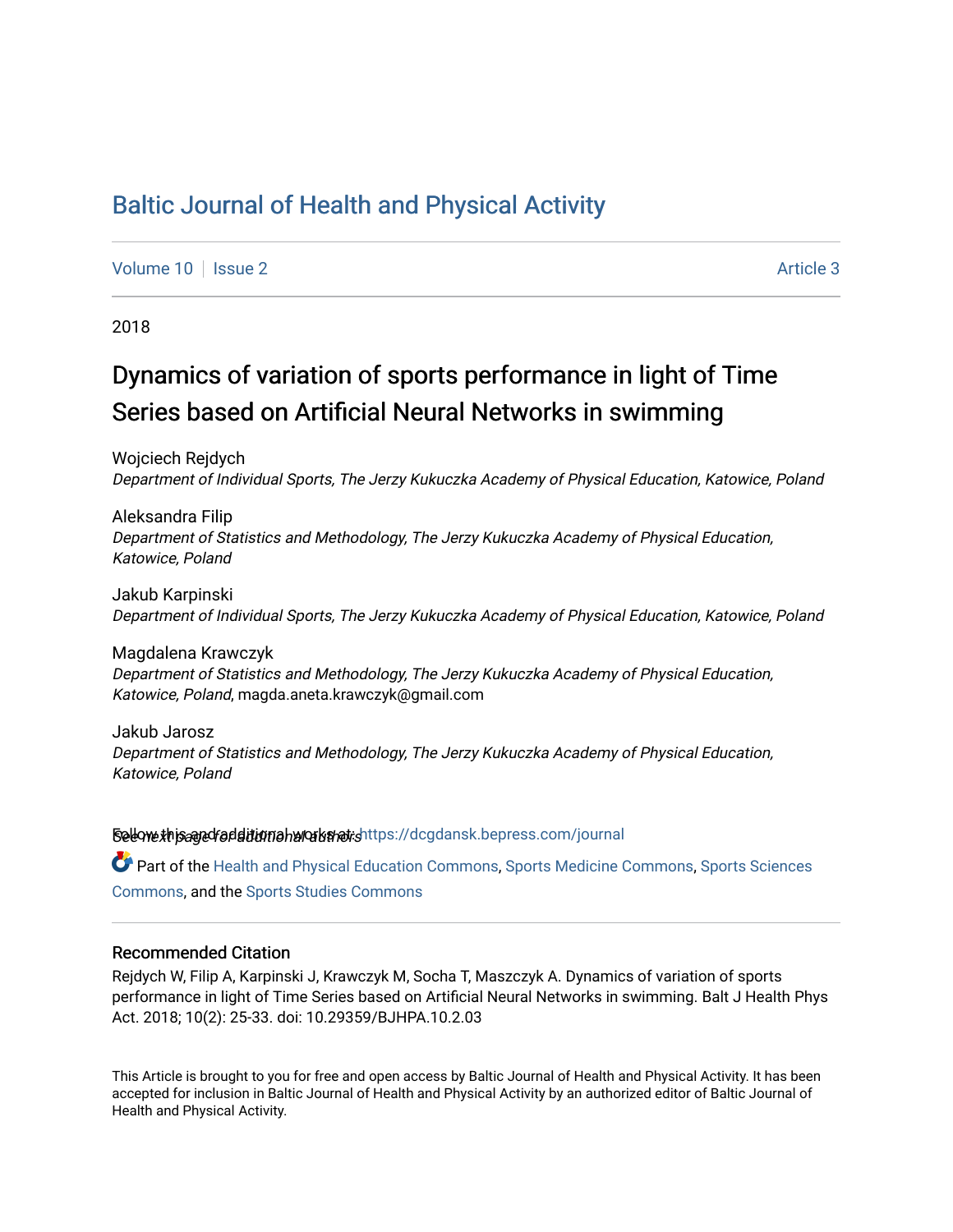# Dynamics of variation of sports performance in light of Time Series based on Artificial Neural Networks in swimming

### Authors

Wojciech Rejdych, Aleksandra Filip, Jakub Karpinski, Magdalena Krawczyk, Jakub Jarosz, Teresa Socha, and Adam Maszczyk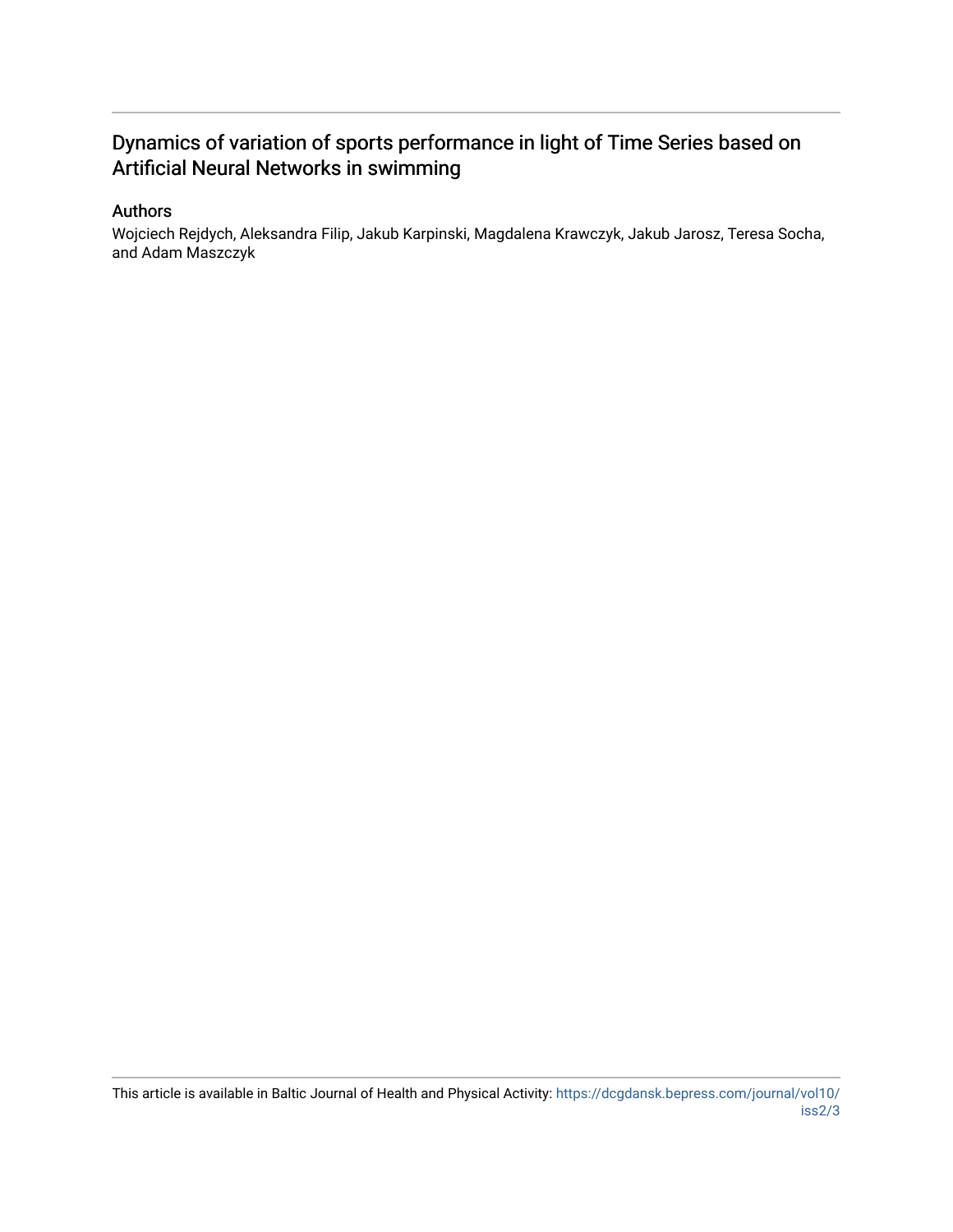**Authors' Contribution: A** Study Design **B** Data Collection **C** Statistical Analysis **D** Data Interpretation **E** Manuscript Preparation **F** Literature Search **G** Funds Collection

# **Dynamics of variation of sports performance in light of Time Series based on Artificial Neural Networks in swimming**

**Wojciech Rejdych1 AEF, Aleksandra Filip2 CDFG, Jakub Karpiński1 AE, Magdalena Krawczyk2 CDE, Jakub Jarosz2 DEF, Teresa Socha1 ADEG, Adam Maszczyk2 CDEG**

<sup>1</sup> Department of Individual Sports,

The Jerzy Kukuczka Academy of Physical Education, Katowice, Poland

<sup>2</sup> Department of Statistics and Methodology,

The Jerzy Kukuczka Academy of Physical Education, Katowice, Poland

| abstract                     |                                                                                                                                                                                                                                                                                                                                                                                                                                                                                               |
|------------------------------|-----------------------------------------------------------------------------------------------------------------------------------------------------------------------------------------------------------------------------------------------------------------------------------------------------------------------------------------------------------------------------------------------------------------------------------------------------------------------------------------------|
| <b>Background:</b>           | General availability of sports results, such as current world records, world rankings, and results of the<br>Olympic Games, offers opportunities for the analysis variation in many different competitions and<br>sports. Current trends in the progress in sports performance have been analysed based on e.g. freestyle<br>swimming. The focus of this study is on the analysis of variability of sports results in swimming achieved<br>by women and men in 11 Olympic Games in 1972-2012. |
| <b>Material and methods:</b> | The analysis was based on the results of top eight finalists in all four events. Four 100m sprinting events<br>(men's and women's) included in the program of the Olympic Games (freestyle, backstroke, breaststroke<br>and butterfly swimming) were analysed.                                                                                                                                                                                                                                |
| <b>Results:</b>              | The analyses showed that a statistically significant difference in women's real and model results was<br>found for the most recent Olympics in Rio de Janeiro in 2016 for the 100m breaststroke swimming.                                                                                                                                                                                                                                                                                     |
| <b>Conclusions:</b>          | The predicted results suggest that during the next Olympic Games in Tokyo, dynamics of progress in<br>women's results is likely to be faster compared to men in three discussed events: 100m breaststroke,<br>100m butterfly and 100m backstroke. The above trend may not be observed in these events. Therefore,<br>future research studies should be aimed to verify this tendency and the dynamics of progress in the<br>results in breaststroke, backstroke and butterfly stroke.         |
| Key words:                   | swimming, sport performance, Olympic Games, sport prediction, ANN, time series.                                                                                                                                                                                                                                                                                                                                                                                                               |

#### **article details**

|                              | Article statistics: Word count: 2,574; Tables: 2; Figures: 4; References: 26                                                                                                                                                                                                                                                                                                                                                                                                                                                                                                                                                                                                                                                                                                                                                                                  |
|------------------------------|---------------------------------------------------------------------------------------------------------------------------------------------------------------------------------------------------------------------------------------------------------------------------------------------------------------------------------------------------------------------------------------------------------------------------------------------------------------------------------------------------------------------------------------------------------------------------------------------------------------------------------------------------------------------------------------------------------------------------------------------------------------------------------------------------------------------------------------------------------------|
|                              | Received: May 2018; Accepted: May 2018; Published: June 2018                                                                                                                                                                                                                                                                                                                                                                                                                                                                                                                                                                                                                                                                                                                                                                                                  |
|                              | <b>Full-text PDF:</b> http://www.balticsportscience.com                                                                                                                                                                                                                                                                                                                                                                                                                                                                                                                                                                                                                                                                                                                                                                                                       |
| Copyright                    | © Gdansk University of Physical Education and Sport, Poland                                                                                                                                                                                                                                                                                                                                                                                                                                                                                                                                                                                                                                                                                                                                                                                                   |
| Indexation:                  | Celdes, Clarivate Analytics Emerging Sources Citation Index (ESCI), CNKI Scholar (China National Knowledge<br>Infrastructure), CNPIEC, De Gruyter - IBR (International Bibliography of Reviews of Scholarly Literature in<br>the Humanities and Social Sciences), De Gruyter - IBZ (International Bibliography of Periodical Literature in<br>the Humanities and Social Sciences), DOAJ, EBSCO - Central & Eastern European Academic Source, EBSCO -<br>SPORTDiscus, EBSCO Discovery Service, Google Scholar, Index Copernicus, J-Gate, Naviga (Softweco, Primo<br>Central (ExLibris), ProQuest - Family Health, ProQuest - Health & Medical Complete, ProQuest - Illustrata: Health<br>Sciences, ProQuest - Nursing & Allied Health Source, Summon (Serials Solutions/ProQuest, TDOne (TDNet),<br>Ulrich's Periodicals Directory/ulrichsweb, WorldCat (OCLC) |
| <b>Funding:</b>              | This work was supported by the Ministry of Science and Higher Education of Poland under Grant NRSA3 03953<br>and NRSA4 040 54.                                                                                                                                                                                                                                                                                                                                                                                                                                                                                                                                                                                                                                                                                                                                |
|                              | <b>Conflict of interests:</b> Authors have declared that no competing interest exists.                                                                                                                                                                                                                                                                                                                                                                                                                                                                                                                                                                                                                                                                                                                                                                        |
| <b>Corresponding author:</b> | Magdalena Krawczyk, The Jerzy Kukuczka Academy of Physical Education, 40-065 Katowice, Mikołowska 72A,<br>phone np.: +48 32 207 52 05, e-mail: magda.aneta.krawczyk@gmail.com                                                                                                                                                                                                                                                                                                                                                                                                                                                                                                                                                                                                                                                                                 |
| <b>Open Access License:</b>  | This is an open access article distributed under the terms of the Creative Commons Attribution-Non-commercial<br>4.0 International (http://creativecommons.org/licenses/by-nc/4.0/), which permits use, distribution, and<br>reproduction in any medium, provided the original work is properly cited, the use is non-commercial and is<br>otherwise in compliance with the license.                                                                                                                                                                                                                                                                                                                                                                                                                                                                          |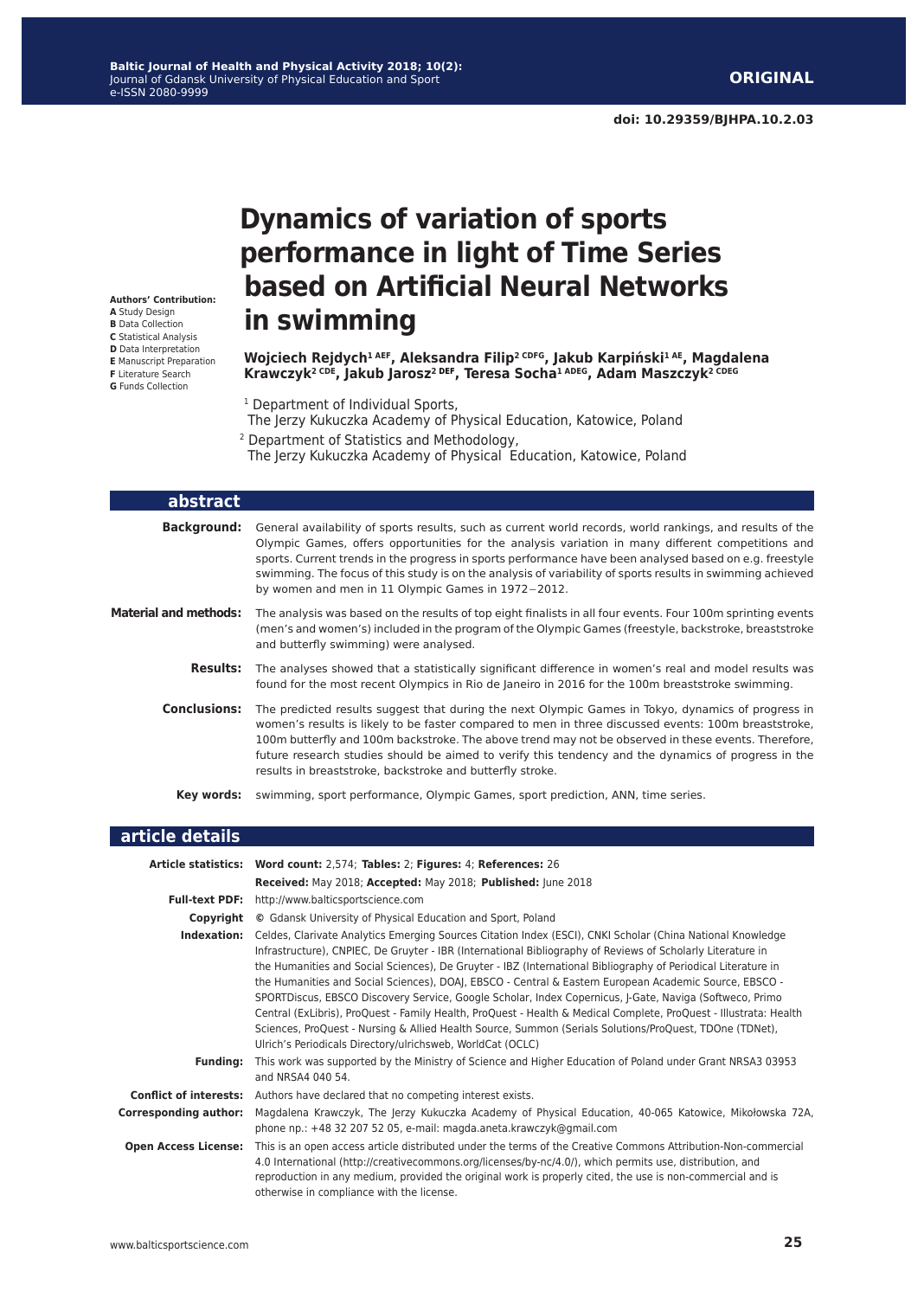# **introduction**

Current trends in the progress in sports performance have been analysed based on e.g. freestyle swimming [1]. The significant increase in the swimming times was observed in the 1960s and 1970s, with a noticeable stagnation observed in the 1980s and 1990s. However, world records for different swimming events have been improved many times in recent years [2]. The main driving force in this progress was regularly improved training routines, but the significant effect on the progress in the swimming performance, especially in 2008-2009, was observed following the introduction of special swimsuits that reduced body resistance in the water environment and increased swimmer body buoyancy in water. This led to 43 world records set in the 2009 World Aquatics Championships in Rome in 2009 [3, 4, 5]. FINA's ban on these swimsuits came into effect in 2010. However, the progress in swimming performance continues to be observed, whereas the analysis of world records in a long course pool reveals 5 new world records set in 20 men's events, whereas 13 records were broken in 20 women's events following 2009, i.e. after the era of polyurethane swimsuits [6].

General availability of sports results, such as current world records, world rankings, European rankings and results of the Olympic Games, offers opportunities for the analysis variation in many different competitions and sports [7, 8, 9]. Observation of the results recorded in previous years over a set period of time can be used to evaluate and forecast future results and objectives for the development in a specific sport. Furthermore, it also allows for a comparison of differences between performance in men's and women's swimming, thus revealing dimorphic differences across various events. Nevill et al. [1] found that the difference in sports results in different freestyle events between men and women has been unchanged for over 60 years (around 10%). However, analysis of the freestyle events in terms of the duration of the effort showed that the longer the distance, the smaller the differences in swimming times between women and men [10, 11].

Observation of the level of sports performance is essential from the standpoint of progression or stabilization of the results between individual sporting events. It helps set realistic training goals (achievement/meeting the minimum time standards) and choose adequate training methods [12, 13]. A long-term observation of year-by-year preparation during the season through to the Olympics Games seems to be very important, as Costa et al. [14] demonstrated in their study in 2010, which evaluated high positions in the world ranking in a year preceding the Olympic Games and stabilization of top sports performance over this season. Furthermore, around 87% of Olympic medal winners from Sydney were placed in top ten of the world ranking in his or her events [15]. A noticeable tendency for smaller differences between gold medal winners and the bottom athletes from the first eight places was observed, which substantially increases the level of difficulty in competitive swimming. Improved results are also required before the athlete is qualified for semi-finals or finals of a specific tournament, with the main objective being to achieve the best time possible during finals, where athletes compete for medals. One goal seems to be clear: consistent following of specific training plans in order to peak during the major competition, i.e. swimming during the Olympic Games [16, 17, 18].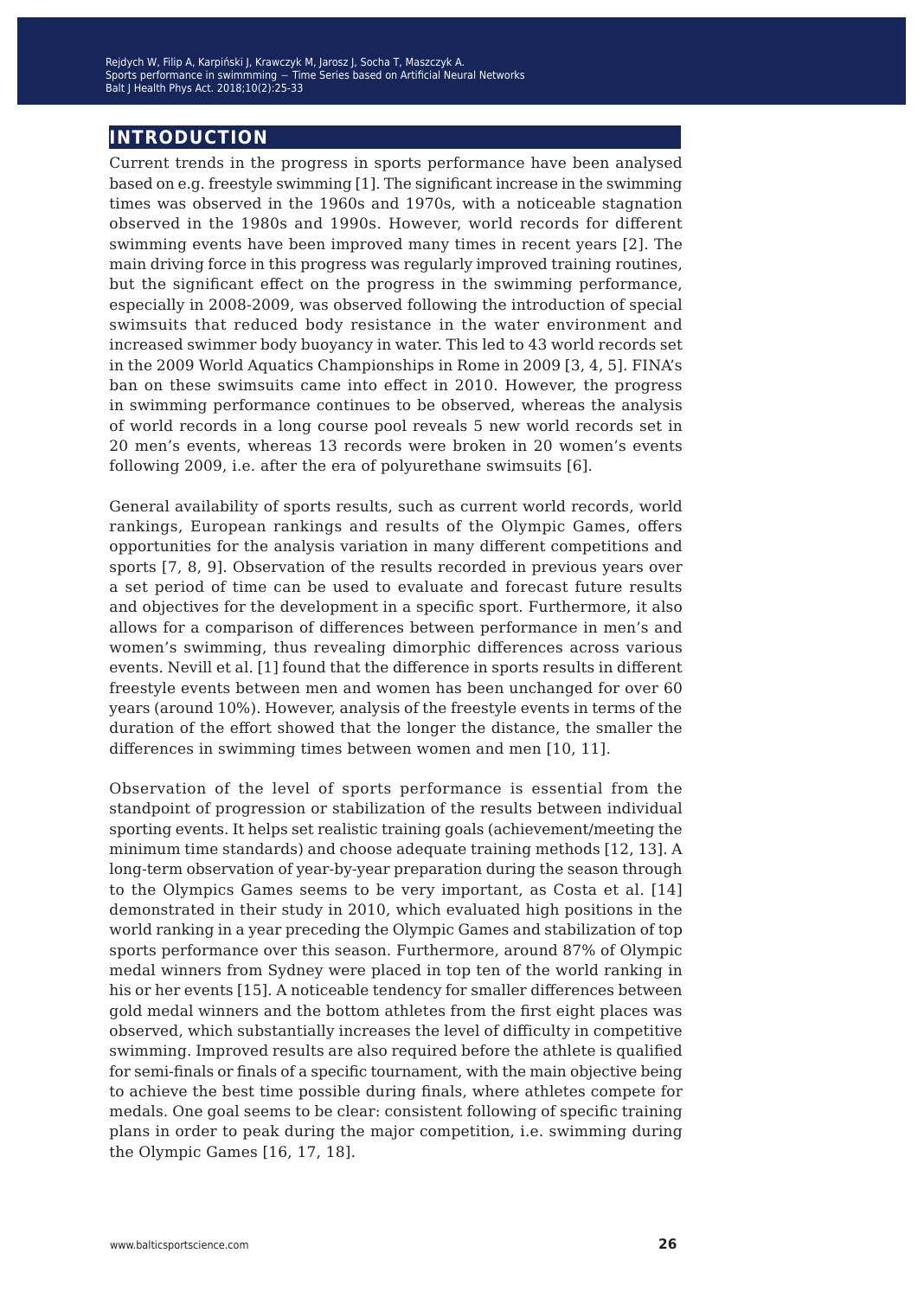### **material and methods**

The focus of this study is on the analysis of variability of sports results in swimming achieved by women and men in 11 Olympic Games in 1972-2012 (and, for prediction purposes, the results from the Olympic Games in Rio in 2016). The analysis was based on the results of top eight finalists in all four events. Four 100m sprinting events (men's and women's) included in the program of the Olympic Games (freestyle, backstroke, breaststroke and butterfly swimming) were analysed. The analysis focused on a big group with top level of sports achievement in swimming. The number of study participants was 704 (768 in total with the Olympic Games in Rio) finalists of the Olympic Games, of whom 352 (384 with Rio finalists) were female swimmers and 352 (384) were male athletes. All the results were derived from the European swimming ranking [19] of the Olympic Games in 1972 (Munich), 1976 (Montreal), 1980 (Moscow), 1984 (Los Angeles), 1988 (Seoul), 1992 (Barcelona), 1996 (Atlanta), 2000 (Sydney), 2004 (Athens), 2008 (Beijing), 2012 (London) and 2016 (Rio de Janeiro). All the events were included in the program of the Olympic Games since the beginning of the analysed period. The times were recorded with the accuracy of a hundredth of a second, which was consistent with the method of recording used by the International Swimming Federation introducing electronic timing systems with swimming touchpads in 1967 [20].

#### **statistical analysis**

Examination of the results for each distance started from the index analysis and the analysis of trends concerning the variability of results in the period of 1972 to 2012. Therefore, in order to examine the dynamics of the phenomenon, the first stage of empirical examinations was based on time series (dynamic) to analyse the levels of the variable of sports result versus time [21, 22]. Analysis of variation of the dynamics of the phenomenon used indices with variable base (chain indices). The magnitude and direction of the trend were determined using moving average. Moving average values were used to determine and choose the function of the linear trend (for selected moments, in individual events). The degree of trend function fit to the empirical data was verified before preparation of the forecast for the phenomenon. For this purpose, we calculated individual coefficients of convergence, given by the following equation:

$$
\varphi^2 = \frac{\sum [x_i - f(t)]^2}{\sum (x_i - \overline{x})^2}
$$

The values of the coefficient of convergence are within the range of  $(1; 0)$ . The value close to zero denotes good fit of the trend function to the empirical data [11, 21, 22] .

In the next step, based on the collected data, predictive test models were construed for the 2016 Olympic Games, and the forecast data were compared with the actual data in order to determine the accuracy of these models.

In another step, we presented the prediction values with prognoses for the 2020 Tokyo Olympic Games. The prognoses were prepared using the previously verifies time series. As mentioned before, the results and input data were presented in the form of mean records in the table matrix.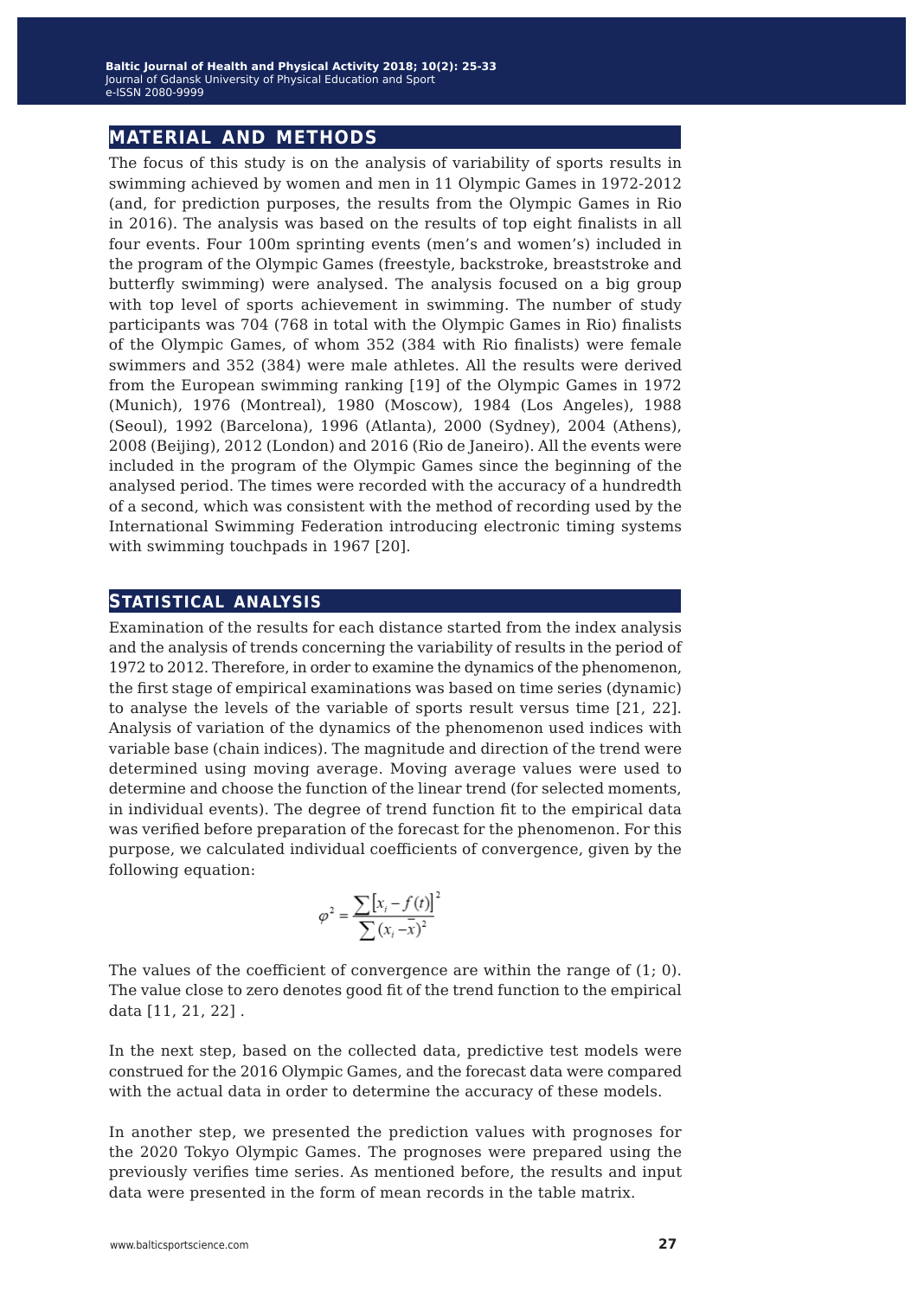The second stage of the examinations focused on prediction and involved building predictive models. In the case of regression models, it is assumed that the relationship between variables is usually linear. However, since the swimming events in the analyses based on the use of correlograms pointed to non-linear relationships (parabola of results versus time), we decided to use non-linear models for the major part of the studied variables (88.23%). Consequently, this ensured that the type-II error did not occur during evaluation of the predictive values, and the non-linear estimation (where we could decide on the determination of the nature of this relationship) was obtained. For instance, it can be adopted that the resultant variable should be the logarithmic function of variables (independent variables, exponential function, function of movable averages etc.) [21, 22].

Determination and construction of models of predictive values was based on the models of time series for periods.

The model of time series we used to predict sports results was expressed by the following equation:

$$
y = \beta_0 + \beta_1 x_{1i} + \beta_2 x_{2i} + \dots \beta_k x_{ki} + \varepsilon_i
$$

for  $i = 1, 2, ..., n$ 

The prediction of movable average was adopted as a prognosis method. The value of the coefficient of variation was verified each time. Next, the predictive regression models (non-linear) were construed in the tabular form using the STATISTICA software. Verification of models' fit to the input data was conducted by comparison of the values predicted for the year 2016 with the actual values during the Olympic Games in Rio de Janeiro.

### **results**

Diagrams 1 to 4 present the dynamics of variability of sports results (given in percentage terms) in individual men's and women's swimming events during the Olympic Games in 1972−2012 due to the indices with variable bases. Results of the analysis of the dynamics of variation of sports results in individual men's and women's swimming events during the Olympic Games in 1972−2012 in the system of indices with a fixed base are presented in Table 1. Table 2 presents model, real and predictive percentage values of the variation of sports results in individual men's and women's swimming events in 2016 and 2020 compared to 1972.

The results of the analysis of variance (ANOVA) revealed a statistically significant intergroup difference between men and women with respect to variation of 100m breaststroke results (both model and real) and the test values set at  $p = 0.002$ ,  $F = 12.01$  and  $p = 0.003$ ,  $F = 9.31$ , respectively.

In the case of prediction for the year 2020, the result of the analysis of variance ANOVA showed a statistically significant intergroup difference between men and women for variation of 100m results for breaststroke ( $p = 0.001$ ,  $F = 14.71$ ), butterfly (p = 0.003, F = 10.51) and backstroke swimming (p = 0.003,  $F = 9.32$ ).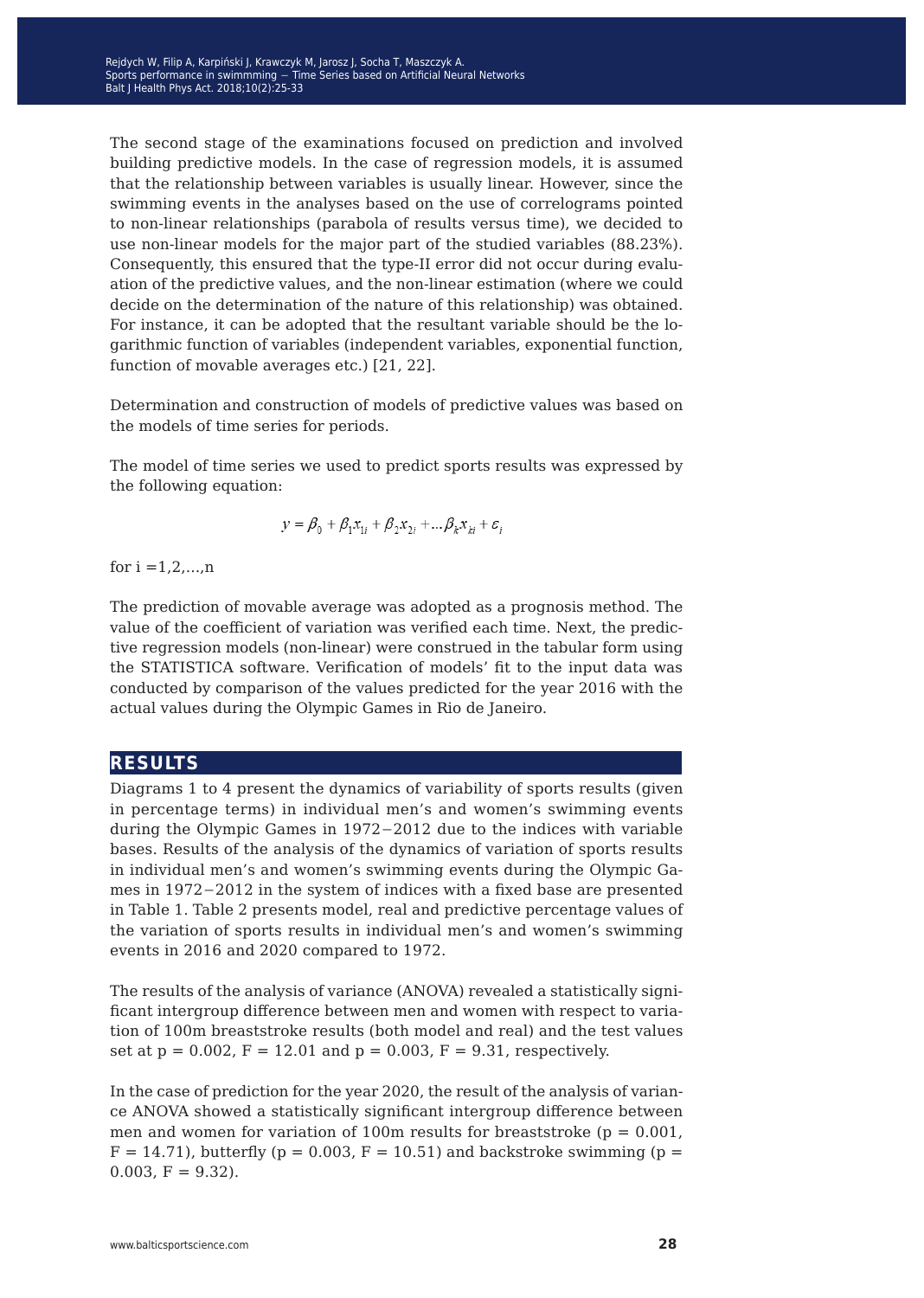

**Fig. 1.** Dynamics of the variability of sports results in breaststroke during the Olympic Games in 1972−2012 due to the indices with variable bases



**Fig. 2.** Dynamics of the variability of sports results in freestyle during the Olympic Games in 1972−2012 due to the indices with variable bases



Fig. 3. Dynamics of the variability of sports results in freestyle during the Olympic Games in 1972−2012 due to the indices with variable bases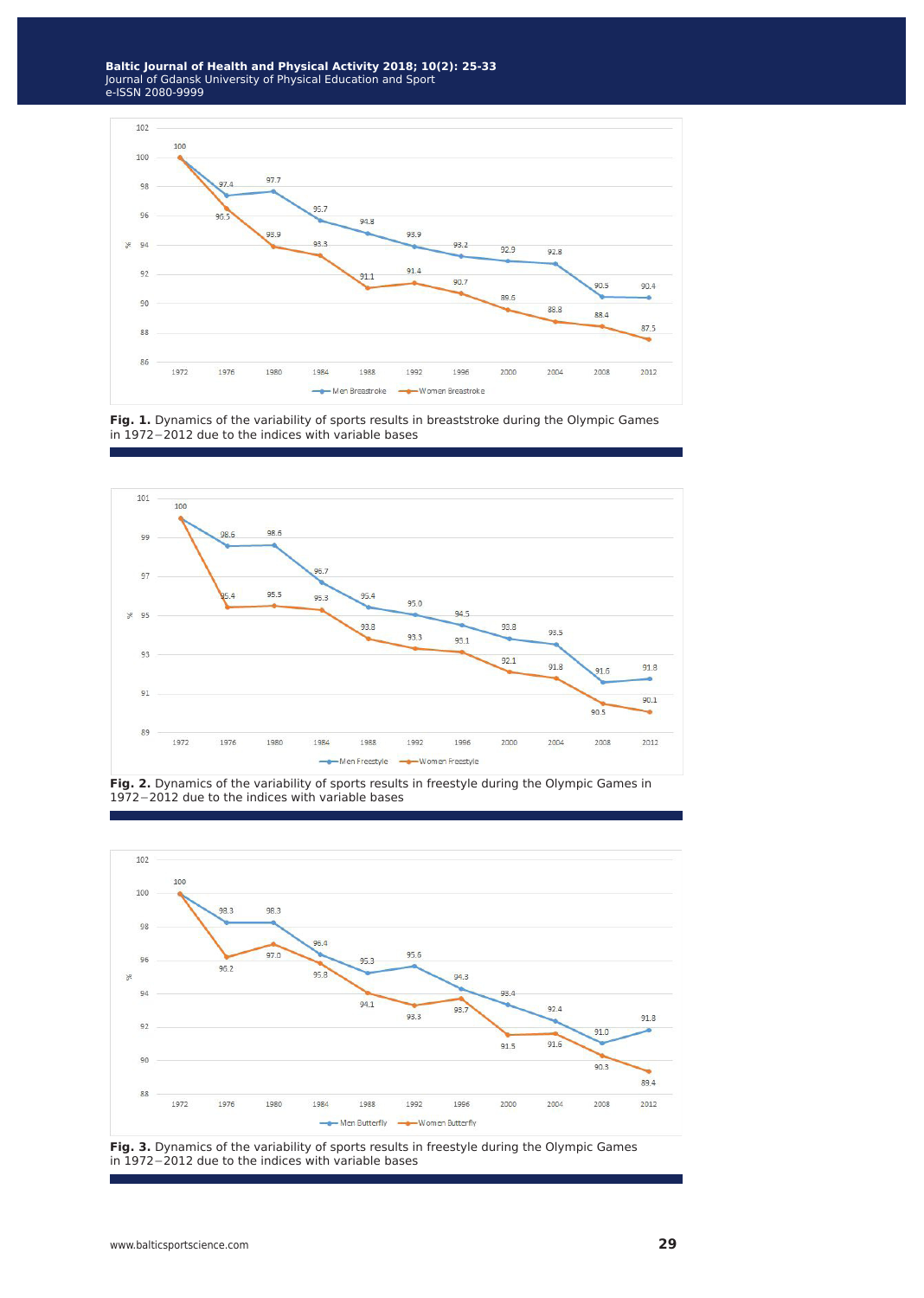ejdych w, Filip A, Karpi ports performance in swimmming  $-$  Time Series based on Artificial Neu ait J Health Phys Act. 2018;10(2):23-33 Rejdych W, Filip A, Karpinski J, Krawczyk M, Jarosz J, Socha T, Maszczyk A.<br>Sports performance in swimmming − Time Series based on Artificial Neural Networks Balt J Health Phys Act. 2018;10(2):25-33





Table 1. Dynamics of the variation of sports results in individual men's and women's swimming events during the Olympic Games in 1972-2012 in the system of indices with fixed base

| Year | 100m Breaststroke        |                          | 100m Freestyle |                          | 100m Butterfly           |                          | 100m Backstroke          |                              |
|------|--------------------------|--------------------------|----------------|--------------------------|--------------------------|--------------------------|--------------------------|------------------------------|
|      | M                        | W                        | M              | W                        | M                        | W                        | M                        | W                            |
| 1972 | $\overline{\phantom{a}}$ | $\overline{\phantom{a}}$ | $\overline{a}$ | $\overline{\phantom{a}}$ | $\overline{\phantom{a}}$ | $\overline{\phantom{a}}$ | $\overline{\phantom{a}}$ | $\qquad \qquad \blacksquare$ |
| 1976 | 97.4                     | 96.5                     | 98.6           | 95.4                     | 98.3                     | 96.2                     | 97.2                     | 96.4                         |
| 1980 | 100.3                    | 97.3                     | 100.0          | 100.1                    | 100.0                    | 100.8                    | 100.7                    | 98.6                         |
| 1984 | 98.0                     | 99.3                     | 98.0           | 99.8                     | 98.0                     | 98.8                     | 98.8                     | 100.0                        |
| 1988 | 99.1                     | 97.6                     | 98.7           | 98.4                     | 98.9                     | 98.2                     | 97.8                     | 98.9                         |
| 1992 | 99.1                     | 100.4                    | 99.6           | 99.4                     | 100.4                    | 99.2                     | 99.0                     | 98.7                         |
| 1996 | 99.3                     | 99.2                     | 99.4           | 99.8                     | 98.6                     | 100.5                    | 100.1                    | 100.6                        |
| 2000 | 99.7                     | 98.8                     | 99.3           | 98.9                     | 99.0                     | 97.6                     | 99.4                     | 98.3                         |
| 2004 | 99.8                     | 99.1                     | 99.7           | 99.7                     | 99.0                     | 100.1                    | 99.4                     | 99.9                         |
| 2008 | 97.5                     | 99.6                     | 97.9           | 98.6                     | 98.6                     | 98.5                     | 97.7                     | 97.5                         |
| 2012 | 100.0                    | 99.0                     | 100.2          | 99.5                     | 100.9                    | 99.0                     | 99.8                     | 99.3                         |

**Table 2.** Model, real and predictive percentage values of the variation of sports results in individual men's and women's swimming events in 2016 and 2020 compared to 1972

|                                                      | 100m Breaststroke |         | 100m Freestyle |      | 100m Butterfly |         | 100m Backstroke |         |
|------------------------------------------------------|-------------------|---------|----------------|------|----------------|---------|-----------------|---------|
|                                                      | M                 | W       | M              | W    | M              | W       | M               | W       |
| Model percentage<br>values of variation<br>2016      | 10.8              | $14.6*$ | 9.5            | 11   | 9.9            | 11.6    | 9.8             | 12.1    |
| Real percentage<br>values of variation<br>2016       | 10.5              | $13.7*$ | 8.1            | 10.8 | 8.9            | 11.3    | 9.5             | 11.7    |
| Predictive<br>percentage values<br>of variation 2020 | 11.6              | $16.6*$ | 10.3           | 11.8 | 10.8           | $13.6*$ | 11.7            | $13.1*$ |

*\* statistically significant p < 0.05*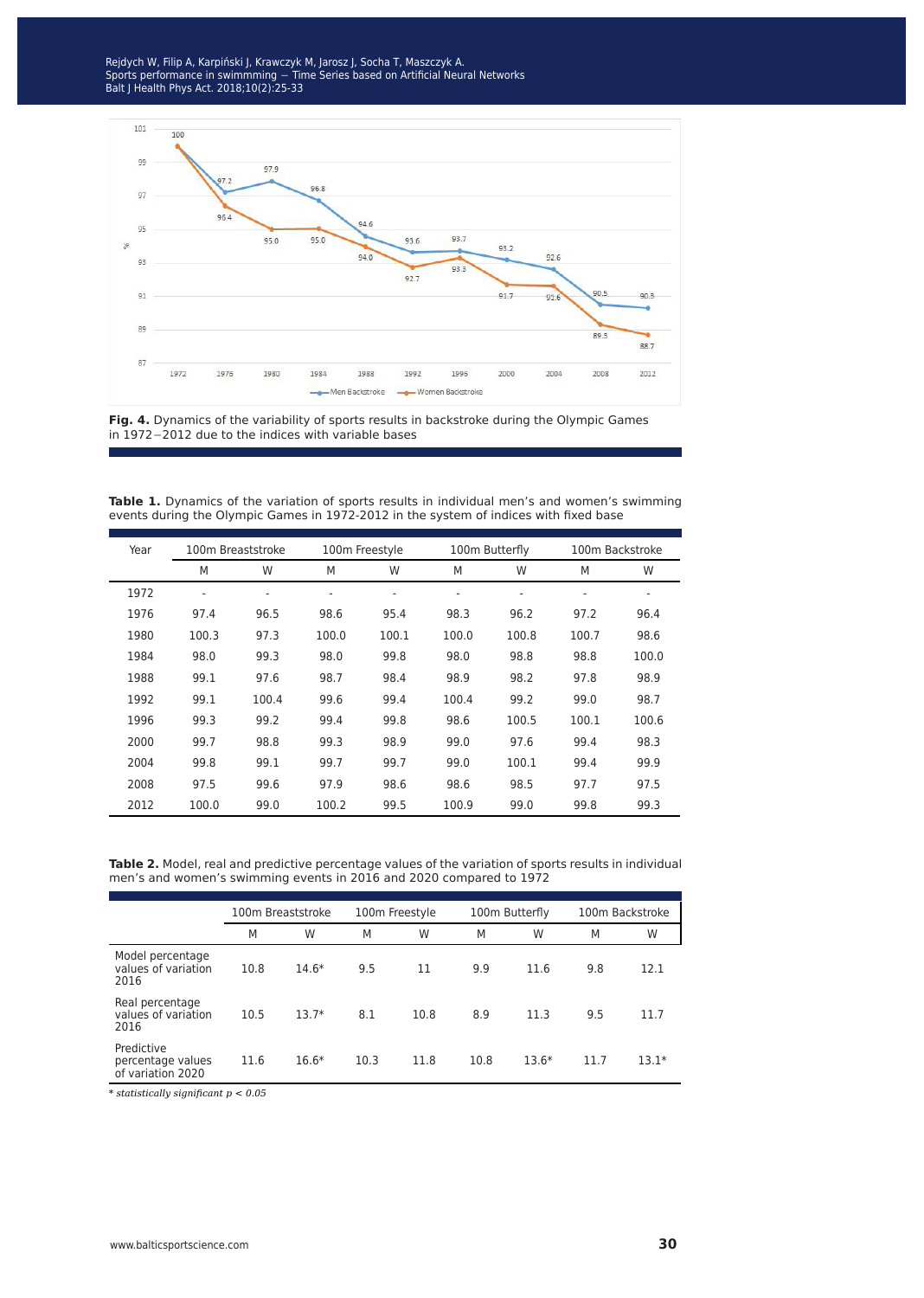# **discussion**

In swimming, which is a sport with measurable results, the most important competition is the Olympic Games, with the most select and representative (in terms of the sports skill level) group being finalists of the Olympic Games. The analyses performed in this study assumed that the main factor to determine the level of achievement is the quality of training process and its adequate planning and programming [15, 18, 23]. An additional aspect in the level of sports performance in the period discussed in the study was the effect of non-coaching factors which can be observed in various time periods.

The changes were caused by important events in the Olympic movement over the whole period of 40 years. This was especially noticeable in the first part of this period (from 1972 to 1992), when substantial variation of the level of results was observed in both men and women. In these years, the most successful national teams were athletes from the Soviet Union, the German Democratic Republic and the USA.

Lack of progress or even a reduced level of men's results during the Olympic Games in Moscow can be found in Diagrams 1 to 4, the reason being the boycott of this sporting event by the USA and nearly 70 other countries. The reduction in the level of men's results can be mainly attributed to the absence of the US national team in Moscow, since these swimmers won 12 gold medals in 13 events in Montreal.

In women's swimming, after a dynamic increase in the level of results from the Olympic Games in Munich to the Olympic Games in Moscow from 5.0 to 6.1% in breaststroke and backstroke, a noticeable decline was observed in the Olympics held in Los Angeles, caused by another boycott, this time by the Soviet Union and the countries of the Eastern Bloc. The decline was mainly attributable to the absence of national teams from the USSR and the GDR, which, in this period, were the world swimming powers in these women's events. Slightly different results were recoded for freestyle and butterfly swimming. Although 3 athletes from the GDR participated in the 100m butterfly and freestyle finals both in 1976 and 1980, a reduction in swimming sports performance was observed in the Olympic Games in Moscow, and the trend was maintained until the Olympic Games in Los Angeles. This can be explained by equal participation of the countries in both finals, both those that boycotted the Olympic Games in 1980 in Moscow and in 1984 in Los Angeles (Diagram 2 and 3). It should be emphasized that, after a stabilization of historical situation marked by boycotts of the Olympic Games in 1980-1984, a noticeable progress was documented in the results of all analysed women's and men's events. Such substantial progress in the results in this period can be attributed to scientific and technological advances in the training process. The progress included better understanding of physiology, biomechanics of swimming motion, psychology and the theory of training [13]. However, it is worth emphasizing that the dominance of Eastern European countries was substantially due to doping, which unequivocally affected such a rapid progress in the results, especially in women's swimming [1].

In the next years (1992−2012), a substantial improvement in the results (with the exception of certain events with insignificant stagnation in women's swimming: 100m breaststroke 1992, 100m butterfly 1996, 2004, 100 m backstroke 1996 and certain men's swimming results: 100m butterfly 1992,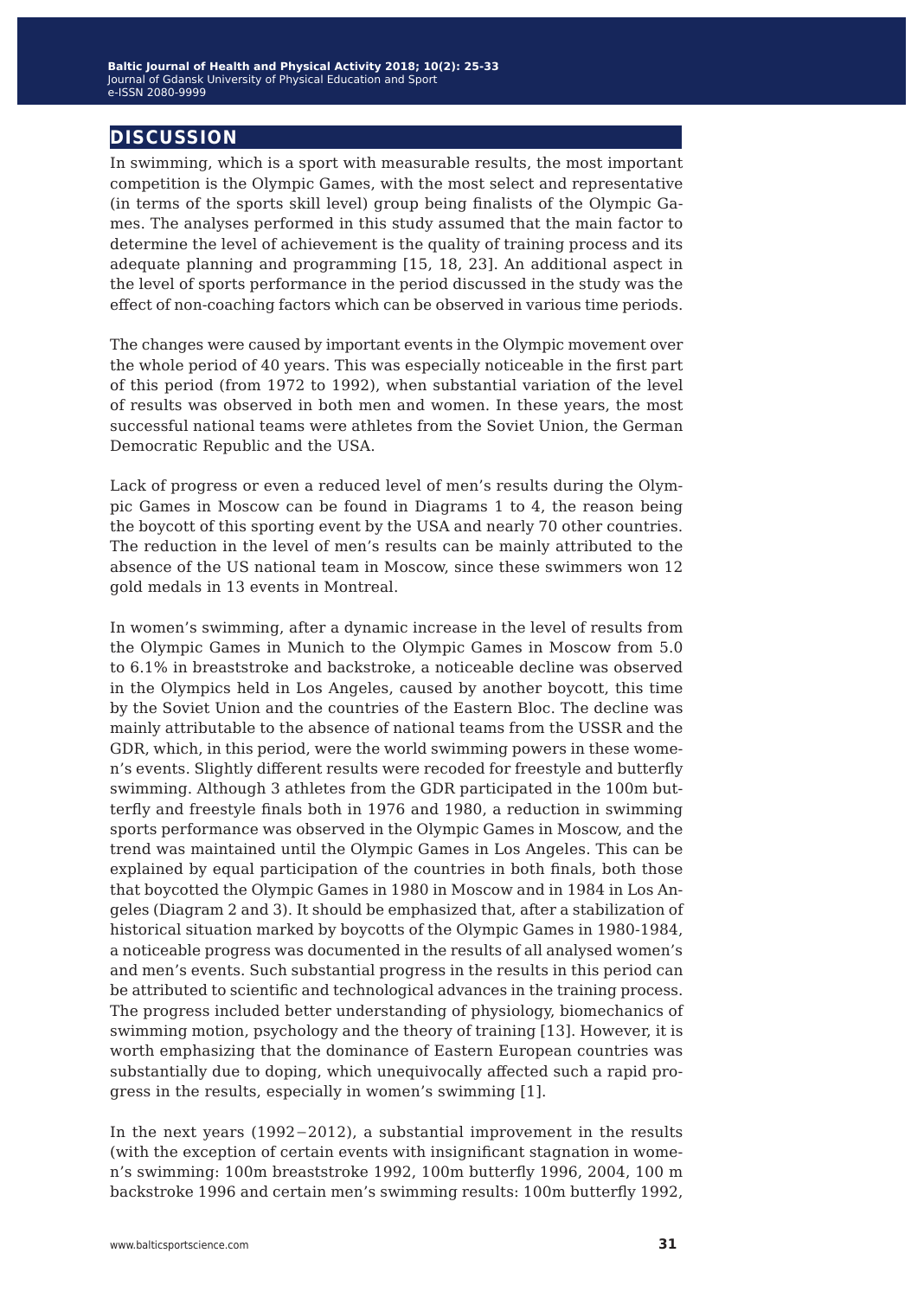Rejdych W, Filip A, Karpiński J, Krawczyk M, Jarosz J, Socha T, Maszczyk A.<br>C Sports performance in swimmming − Time Series based on Artificial Neural Networks<br>-Balt J Health Phys Act. 2018;10(2):25-33

100m backstroke 1996) was observed. The improvement in the results in 1992-2004, not as dynamic as in previous years, can be attributed to the advances in swimming pool construction and swimming regulations (swimming pool depth, using ropes that reduce waves, angling the starting blocks towards the swimming pool, temperature, materials available for production of swimming suits) [1, 23, 24, 25]. No substantial and dynamic progress in the results in this period can be attributed to more frequent and accurate anti-doping tests.

However, a noticeable rise in the level of swimming results was observed in both men's and women's events in the second half of the first decade of the 21st century. This increase in the level of sports performance in swimming was caused by the introduction of special swimsuits that helped athletes achieve record-braking results [3, 4, 5]. This led to the noticeable improvement in the results in all the analysed events, both in men's and women's swimming during the Olympic Games in Beijing, with 25 records set in this sporting event.

A slightly different tendency for changes in the results was documented in the recent Olympics in London, where women continued to improve their results, whereas men's swimming showed stagnation. This is proved by the records set during the Olympic Games in London in 2012: women set 6 world records, whereas men succeeded in breaking only 3. The analysis of the events with short durations reveals a certain trend, especially at two last Olympic Games. The biggest progress in Beijing was found mainly for sprinting distances, mainly in men compared to women. This concerns especially 100m freestyle, backstroke and breaststroke (ca. 2%), whereas four years later, the biggest decline or stagnation was observed at the same distances, but only in men's events. Therefore, it can be concluded that the swimsuits which were allowed at these sporting events helped men achieve more record-breaking results compared to women, especially in the events with short duration of 30 to 60 seconds. The characteristic female body build improves swimming movement economics due to smaller sizes (leading to smaller resistance), lower body density and greater fat percentage (leading to better buoyancy) and shorter legs, which ensure better streamlined position [26]. This is very likely to have led to further development and improvement in the results achieved by women in swimming at the Olympic Games in London.

## **conclusions**

The analyses also showed that a statistically significant difference in women's real and model results was found for the most recent Olympics in Rio de Janeiro in 2016 for the 100m breaststroke swimming. Furthermore, the predicted results suggest that during the next Olympic Games in Tokyo, the dynamics of progress in women's results is likely to be faster compared to men in three discussed events: 100m breaststroke, 100m butterfly and 100m backstroke. Previous studies have documented reduced dimorphic differences in freestyle with elongation of the swimming distance. The above trend may not be observed in these events. Therefore, future research studies should be aimed to verify this tendency and the dynamics of progress in the results in breaststroke, backstroke and butterfly stroke.